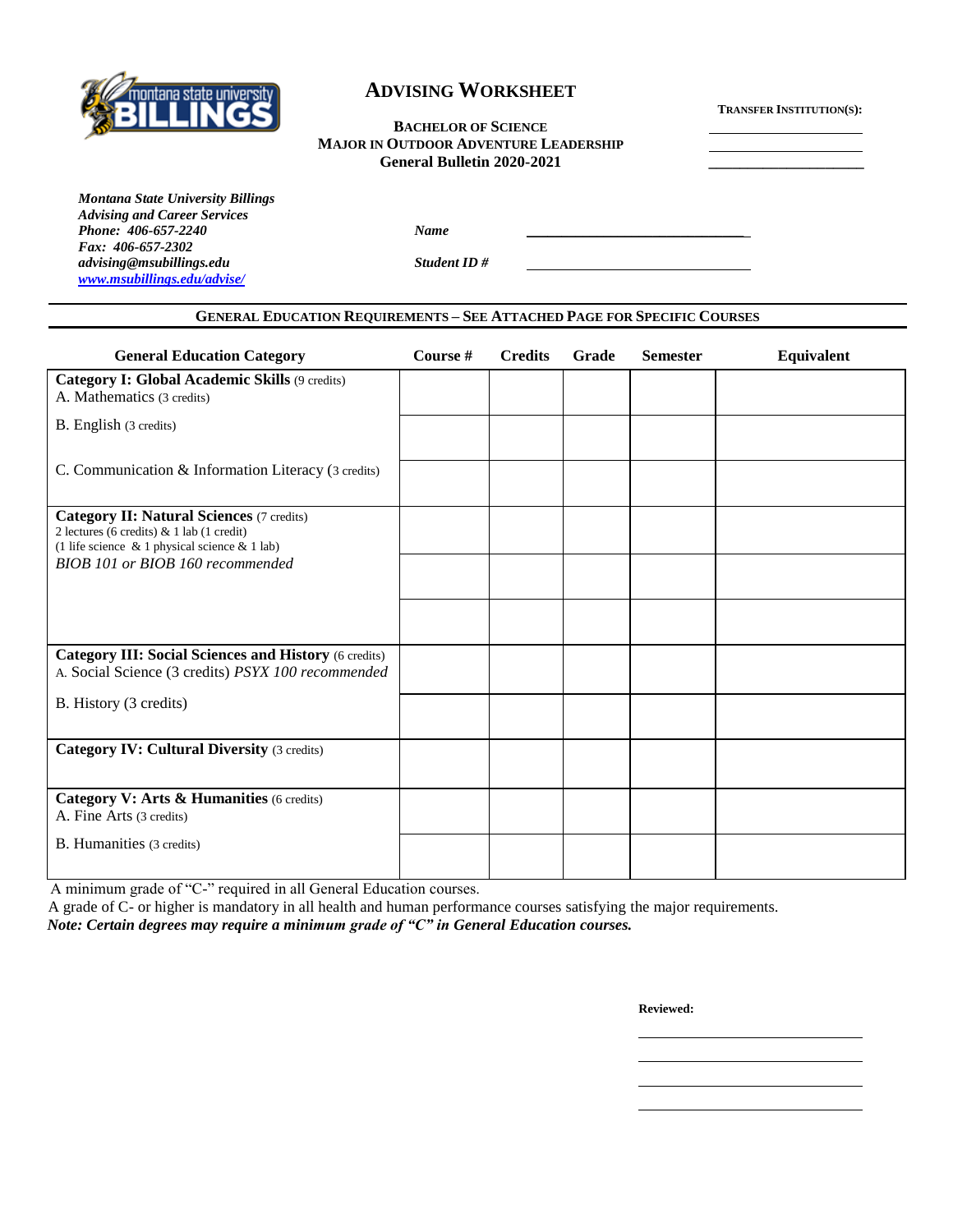## **GENERAL EDUCATION REQUIREMENTS**

|                 |                                                                | <b>CATEGORY I: GLOBAL ACADEMIC SKILLS</b>                      | 9 credits      |  |  |  |  |
|-----------------|----------------------------------------------------------------|----------------------------------------------------------------|----------------|--|--|--|--|
|                 | Students are required to take one course from each subcategory |                                                                |                |  |  |  |  |
|                 |                                                                | <b>Subcategory A - Mathematics</b>                             | 3 credits      |  |  |  |  |
| M               | 105                                                            | Contemporary Mathematics                                       | 3              |  |  |  |  |
| М               | 114                                                            | <b>Extended Technical Mathematics</b>                          | 3              |  |  |  |  |
| М               | 121                                                            | College Algebra                                                | 3              |  |  |  |  |
| М               | 122                                                            | College Trigonometry                                           | 3              |  |  |  |  |
| М               | 130                                                            | Mathematics for Elementary Teachers I                          | 3              |  |  |  |  |
| M               | 140                                                            | College Math for Healthcare                                    | 3              |  |  |  |  |
| М               | 143                                                            | <b>Finite Mathematics</b>                                      | $\overline{4}$ |  |  |  |  |
| М               | 161                                                            | <b>Survey of Calculus</b>                                      | 3              |  |  |  |  |
| М               | 171                                                            | Calculus I                                                     | 4              |  |  |  |  |
| <b>STAT</b>     | 141                                                            | <b>Introduction to Statistical Concepts</b>                    | 3              |  |  |  |  |
| <b>STAT</b>     | 216                                                            | Introduction to Statistics                                     | $\overline{4}$ |  |  |  |  |
|                 |                                                                |                                                                |                |  |  |  |  |
|                 |                                                                | <b>Subcategory B - English</b>                                 | 3 credits      |  |  |  |  |
| WRIT            | 101                                                            | College Writing I                                              | 3              |  |  |  |  |
| WRIT            | 12.1                                                           | Introduction to Technical Writing                              | 3              |  |  |  |  |
| WRIT            | 122                                                            | <b>Introduction to Business Writing</b>                        | 3              |  |  |  |  |
| WRIT            | 201                                                            | College Writing II                                             | 3              |  |  |  |  |
| WRIT            | 220                                                            | Business & Professional Writing                                | $\frac{3}{3}$  |  |  |  |  |
| WRIT            | 221                                                            | Intermediate Technical Writing                                 |                |  |  |  |  |
|                 |                                                                |                                                                |                |  |  |  |  |
|                 |                                                                | Subcategory C - Communication & Information Literacy 3 credits |                |  |  |  |  |
| <b>BMIS</b>     | 150                                                            | Cyber Security and Electronic Communication                    | 3              |  |  |  |  |
| COMX 111        |                                                                | Introduction to Public Speaking                                | 3              |  |  |  |  |
| <b>COMX 115</b> |                                                                | Introduction to Interpersonal Communication                    | 3              |  |  |  |  |
| LS              | 125                                                            | Research in the Information Age                                | 3              |  |  |  |  |
|                 |                                                                |                                                                |                |  |  |  |  |

### **CATEGORY II: NATURAL SCIENCES 6 cr. lecture & 1 cr. lab**

*Students are required to take one course from each subcategory and at least one corresponding lab or Integrated Sciences*

|     | 3-4 credits                               |                                      |
|-----|-------------------------------------------|--------------------------------------|
| 101 | <b>Discover Biology</b>                   | 3                                    |
| 102 | Discover Biology Lab                      | 1                                    |
| 121 | Fundamentals of Biology for Allied Health | 3                                    |
| 122 | Fund of Biology: Evolution, Ecology, and  |                                      |
|     | Biodiversity                              | 3                                    |
| 123 | Fund of Biology: The Nature of Nutrition  | 3                                    |
| 160 | <b>Principles of Living Systems</b>       | 3                                    |
| 161 | Principles of Living Systems Lab          | 1                                    |
|     |                                           | <b>Subcategory A – Life Sciences</b> |

|             |     | <b>Subcategory B - Physical Sciences</b>    | 3-4 credits |    |
|-------------|-----|---------------------------------------------|-------------|----|
| <b>ASTR</b> | 110 | Introduction to Astronomy                   |             | 3  |
| <b>ASTR</b> | 111 | Introduction to Astronomy Lab               |             |    |
| <b>CHMY</b> | 121 | Introduction to General Chemistry           |             | 3  |
| <b>CHMY</b> | 122 | Introduction to General Chemistry Lab       |             |    |
| <b>CHMY</b> | 141 | College Chemistry I                         |             | 3  |
| <b>CHMY</b> | 142 | College Chemistry Laboratory I              |             |    |
| <b>GEO</b>  | 101 | <b>Introduction to Physical Geology</b>     |             | 3  |
| GEO         | 102 | Introduction to Physical Geology Laboratory |             | -1 |
| <b>GPHY</b> | 262 | Spatial Sciences Technology & Applications  |             | 3  |
| <b>GPHY</b> | 263 | Spatial Sciences & Technology Lab           |             |    |
| PHSX        | 103 | Our Physical World                          |             | 3  |
| <b>PHSX</b> | 104 | Our Physical World Lab                      |             | 1  |
| <b>PHSX</b> | 205 | College Physics I                           |             | 3  |
| <b>PHSX</b> | 206 | College Physics I Lab                       |             | 1  |
|             |     |                                             |             |    |

#### **Integrated Sciences**

| SCIN 101, 102, 103, 104 Integrated Sciences | 3, 1, 3, 1 |
|---------------------------------------------|------------|
|---------------------------------------------|------------|

|             |                                                                | <b>CATEGORY III: SOCIAL SCIENCES AND HISTORY</b><br><b>6 CREDITS</b> |                |  |  |  |
|-------------|----------------------------------------------------------------|----------------------------------------------------------------------|----------------|--|--|--|
|             | Students are required to take one course from each subcategory |                                                                      |                |  |  |  |
|             |                                                                | <b>Subcategory A - Social Sciences</b>                               | 3 credits      |  |  |  |
| <b>ANTY</b> | 217                                                            | Physical Anthropology & Archeology                                   | 3              |  |  |  |
| <b>BGEN</b> | 105                                                            | <b>Introduction to Business</b>                                      | 3              |  |  |  |
| COMX        | 106                                                            | Communicating in a Dynamic Workplace                                 | 3              |  |  |  |
| <b>ECNS</b> | 201                                                            | Principles of Microeconomics                                         | 3              |  |  |  |
| <b>ECNS</b> | 202                                                            | Principles of Macroeconomics                                         | 3              |  |  |  |
| EDU         | 105                                                            | <b>Education and Democracy</b>                                       | 3              |  |  |  |
| GPHY        | 141                                                            | Geography of World Regions                                           | 3              |  |  |  |
| <b>HTH</b>  | 110                                                            | Personal Health and Wellness                                         | 3              |  |  |  |
| <b>PSCI</b> | 220                                                            | Introduction to Comparative Government                               | 3              |  |  |  |
| PSCI        | 210                                                            | Introduction to American Government                                  | 3              |  |  |  |
| PSYX        | 100                                                            | Introduction to Psychology                                           | $\overline{3}$ |  |  |  |
| SOCI        | 101                                                            | Introduction to Sociology                                            | 3              |  |  |  |
| <b>SOCI</b> | 201                                                            | Social Problems                                                      | 3              |  |  |  |
|             |                                                                |                                                                      |                |  |  |  |
|             |                                                                | <b>Subcategory B - History</b>                                       | 3 credits      |  |  |  |
| <b>HSTA</b> | 101                                                            | American History I                                                   | 3              |  |  |  |
| <b>HSTA</b> | 102                                                            | American History II                                                  | 3              |  |  |  |
| <b>HSTR</b> | 101                                                            | <b>Western Civilization I</b>                                        | 3              |  |  |  |
| <b>HSTR</b> | 102                                                            | <b>Western Civilization II</b>                                       | 3              |  |  |  |
| <b>HSTR</b> | 103                                                            | Honors Western Civilization I                                        | 3              |  |  |  |
| <b>HSTR</b> | 104                                                            | Honors Western Civilization II                                       | 3              |  |  |  |
| <b>PSCI</b> | 230                                                            | Introduction to International Relations                              | 3              |  |  |  |

| 220  | Culture and Society                      | 3                                                                                                  |
|------|------------------------------------------|----------------------------------------------------------------------------------------------------|
| 160  | Global Visual Culture                    | 3                                                                                                  |
| 2.12 |                                          | 3                                                                                                  |
| 121  | Human Geography                          | 3                                                                                                  |
| 270  | <b>Global Health Issues</b>              | 3                                                                                                  |
| 230  | World Literature                         | 3                                                                                                  |
| 207  | World Music                              | 3                                                                                                  |
| 105  | Introduction to Native American Studies  | 3                                                                                                  |
| 205  | Native Americans in Contemporary Society | 3                                                                                                  |
| 271  | Indian Philosophies and Religions        | 3                                                                                                  |
| 272  | Chinese Philosophies and Religions       | 3                                                                                                  |
| 201  | Introduction to Diversity                | 3                                                                                                  |
| 170  | The Religious Quest                      | 3                                                                                                  |
| 150  | The Hispanic Tradition                   | 3                                                                                                  |
| 274  | Women, Culture, and Society              | 3                                                                                                  |
|      |                                          | <b>CATEGORY IV: CULTURAL DIVERSITY</b><br>3 credits<br>Introduction to Intercultural Communication |

|                                                                |     | <b>CATEGORY V: ARTS &amp; HUMANITIES</b> | <b>6</b> credits                                     |  |  |  |  |
|----------------------------------------------------------------|-----|------------------------------------------|------------------------------------------------------|--|--|--|--|
| Students are required to take one course from each subcategory |     |                                          |                                                      |  |  |  |  |
|                                                                |     | <b>Subcategory A - Fine Arts</b>         | 3 credits                                            |  |  |  |  |
| ARTZ                                                           | 101 | Art Fundamentals                         | 3                                                    |  |  |  |  |
| ARTZ                                                           | 105 | Visual Language-Drawing                  | 3                                                    |  |  |  |  |
| ARTZ                                                           | 106 | Visual Language-2-D Foundations          | $\overline{3}$                                       |  |  |  |  |
| ARTZ                                                           | 108 | Visual Language-3-D Foundations          |                                                      |  |  |  |  |
| ARTZ.                                                          | 131 | Ceramics for Non-majors                  | 3                                                    |  |  |  |  |
| <b>CRWR</b>                                                    | 240 | Intro Creative Writing Workshop          |                                                      |  |  |  |  |
| FILM                                                           | 160 | Introduction to World Cinema             |                                                      |  |  |  |  |
| LIT                                                            | 270 | Film & Literature                        | $\begin{array}{c} 3 \\ 3 \\ 3 \\ 3 \end{array}$      |  |  |  |  |
| <b>MART</b>                                                    | 260 | Computer Presentation and Animation      |                                                      |  |  |  |  |
| MUSI                                                           | 101 | <b>Enjoyment of Music</b>                |                                                      |  |  |  |  |
| <b>MUSI</b>                                                    | 114 | Band: MSUB Symphonic                     | $\overline{1}$                                       |  |  |  |  |
| MUSI                                                           | 131 | Jazz Ensemble I: MSUB                    | 1                                                    |  |  |  |  |
| MUSI                                                           | 147 | Choral Ensemble: University Chorus       | 1                                                    |  |  |  |  |
| <b>PHOT</b>                                                    | 154 | <b>Exploring Digital Photography</b>     |                                                      |  |  |  |  |
| THTR                                                           | 101 | Introduction to Theatre                  | $\begin{array}{c} 3 \\ 3 \\ 3 \end{array}$           |  |  |  |  |
| <b>THTR</b>                                                    | 120 | Introduction to Acting I                 |                                                      |  |  |  |  |
|                                                                |     | <b>Subcategory B - Humanities</b>        | 3 credits                                            |  |  |  |  |
| ARTH                                                           | 150 | Introduction to Art History              | 3                                                    |  |  |  |  |
| <b>HONR</b>                                                    | 111 | Perspectives and Understanding           |                                                      |  |  |  |  |
| <b>LIT</b>                                                     | 110 | Introduction to Literature               |                                                      |  |  |  |  |
| LIT                                                            | 213 | Montana Literature                       |                                                      |  |  |  |  |
| PHL                                                            | 110 | Introduction to Ethics                   | $\begin{array}{c} 3 \\ 3 \\ 3 \\ 3 \\ 3 \end{array}$ |  |  |  |  |
| PHI.                                                           | 111 | Philosophies of Life                     |                                                      |  |  |  |  |
| PHL                                                            | 254 | People and Politics                      |                                                      |  |  |  |  |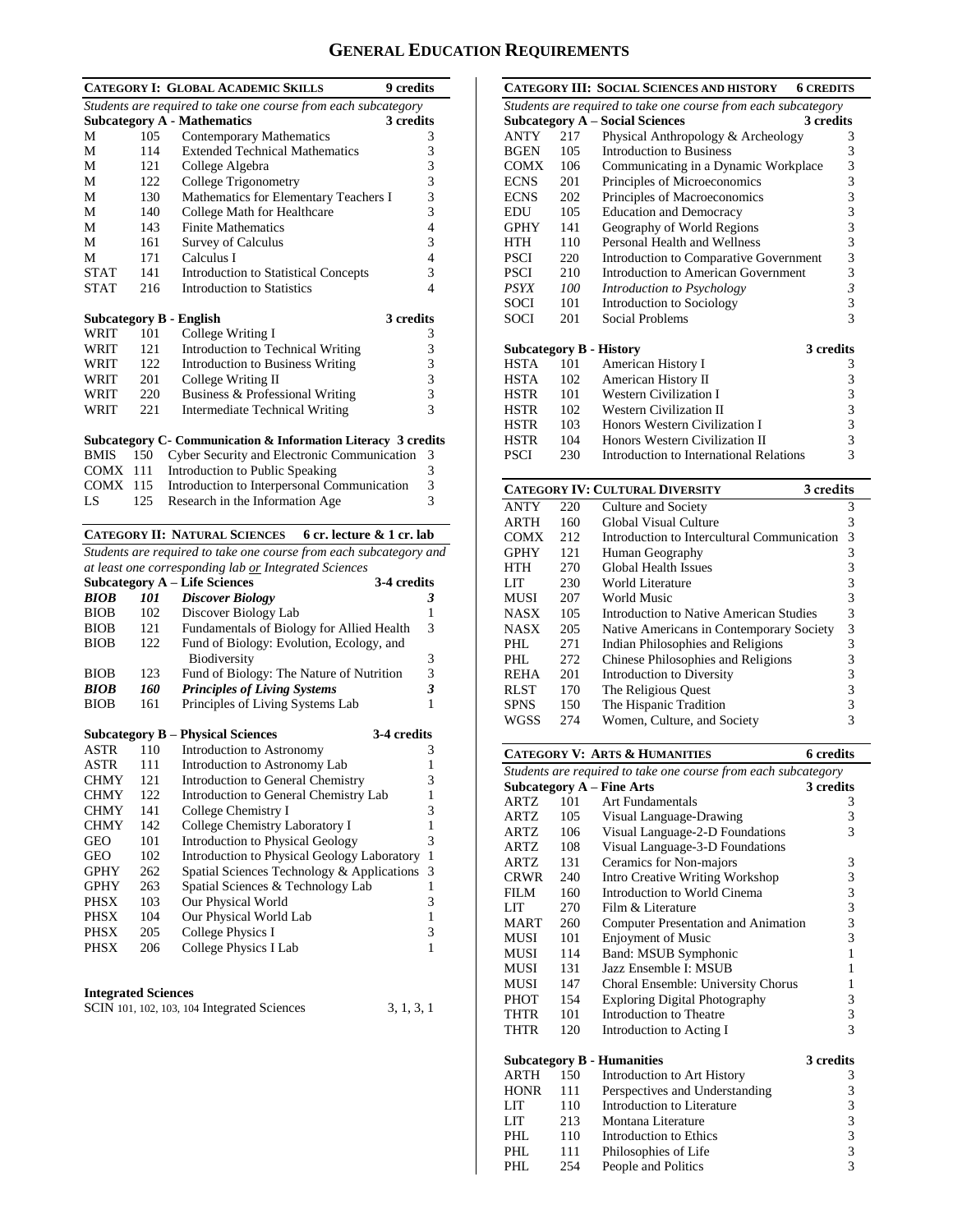| <b>Course</b> | <br>Frade<br>redits | Semester | ⊎auıvalent |
|---------------|---------------------|----------|------------|

### **Degree Core (35 credits)**

|            | $\mathbf{E}$ |                                            |   |  |
|------------|--------------|--------------------------------------------|---|--|
| <b>REC</b> | <b>200</b>   | <b>Foundations of Outdoor Adventure</b>    | 3 |  |
|            |              | Leadership                                 |   |  |
| <b>REC</b> | 201          | <b>Foundations of Outdoor Adventure</b>    |   |  |
|            |              | Leadership Lab                             |   |  |
| <b>REC</b> | 280          | <b>Challenge Course Facilitation</b>       | 3 |  |
| <b>REC</b> | 281          | Challenge Course Facilitation Lab          |   |  |
| <b>REC</b> | 300          | Adventure Program Design and Delivery      | 3 |  |
| <b>REC</b> | 306          | Applied Wilderness Leadership              | 3 |  |
| <b>REC</b> | 308          | Applied Wilderness Leadership: Winter      | 3 |  |
| <b>REC</b> | 309          | People and the Environment                 | 3 |  |
| <b>REC</b> | 310          | Leadership in Adventure Programs           | 3 |  |
| <b>REC</b> | 411          | Adventure Guiding and Instructing          | 3 |  |
| <b>REC</b> | 430          | Risk Management in Outdoor Adventure       | 3 |  |
|            |              | Leadership                                 |   |  |
| <b>REC</b> | 470          | <b>OAL Operations and Asset Management</b> | 3 |  |
| <b>REC</b> | 499          | Outdoor Adventure Leadership Capstone      | 3 |  |

### **Interdisciplinary Core (21 credits)**

| $^{\wedge}$ ECP | 312 | Wilderness Medicine                      | 4 |  |  |
|-----------------|-----|------------------------------------------|---|--|--|
| <b>HEE</b>      | 310 | Methods of Adapted Health Enhancement    |   |  |  |
| <b>PSYX</b>     | 230 | Develop Psychology: Development over the |   |  |  |
|                 |     | Lifespan                                 |   |  |  |
| <b>HTH</b>      | 110 | Personal Health & Wellness               |   |  |  |
| <b>BIOE</b>     | 202 | Introduction to Environmental Ecology    |   |  |  |
| <b>ACT</b>      | 498 | Internship/Cooperative Education         | h |  |  |
|                 |     |                                          |   |  |  |

**^**Or evidence of current Wilderness First Responder Certification.

### **Major Specific Electives (Choose at least 9 credits)**

| <b>REC</b> | 230 | <b>Instructional Strategies: Backcountry Anglers</b> |  |  |
|------------|-----|------------------------------------------------------|--|--|
| <b>REC</b> | 233 | Instructional Strategies: Ski/Snowboard              |  |  |
| <b>REC</b> | 257 | <b>Instructional Strategies: Rock Climbing</b>       |  |  |
| <b>REC</b> | 276 | <b>Instructional Strategies: Water Programming</b>   |  |  |
| <b>REC</b> | 381 | <b>Expedition Leadership</b>                         |  |  |
| <b>REC</b> | 401 | <b>Outdoor Behavioral Healthcare</b>                 |  |  |

**Specialization or Approved Cognate (24 credits)** The Specialization allows Outdoor Adventure Leadership students to pursue further study in a discipline or area that interests them. Choose from one of the advisor-recommended minors available at MSUB, or create a **Cognate** of courses from an approved list. Cognate must be approved by faculty advisor. A minimum of 24 credit hours are required for either option.